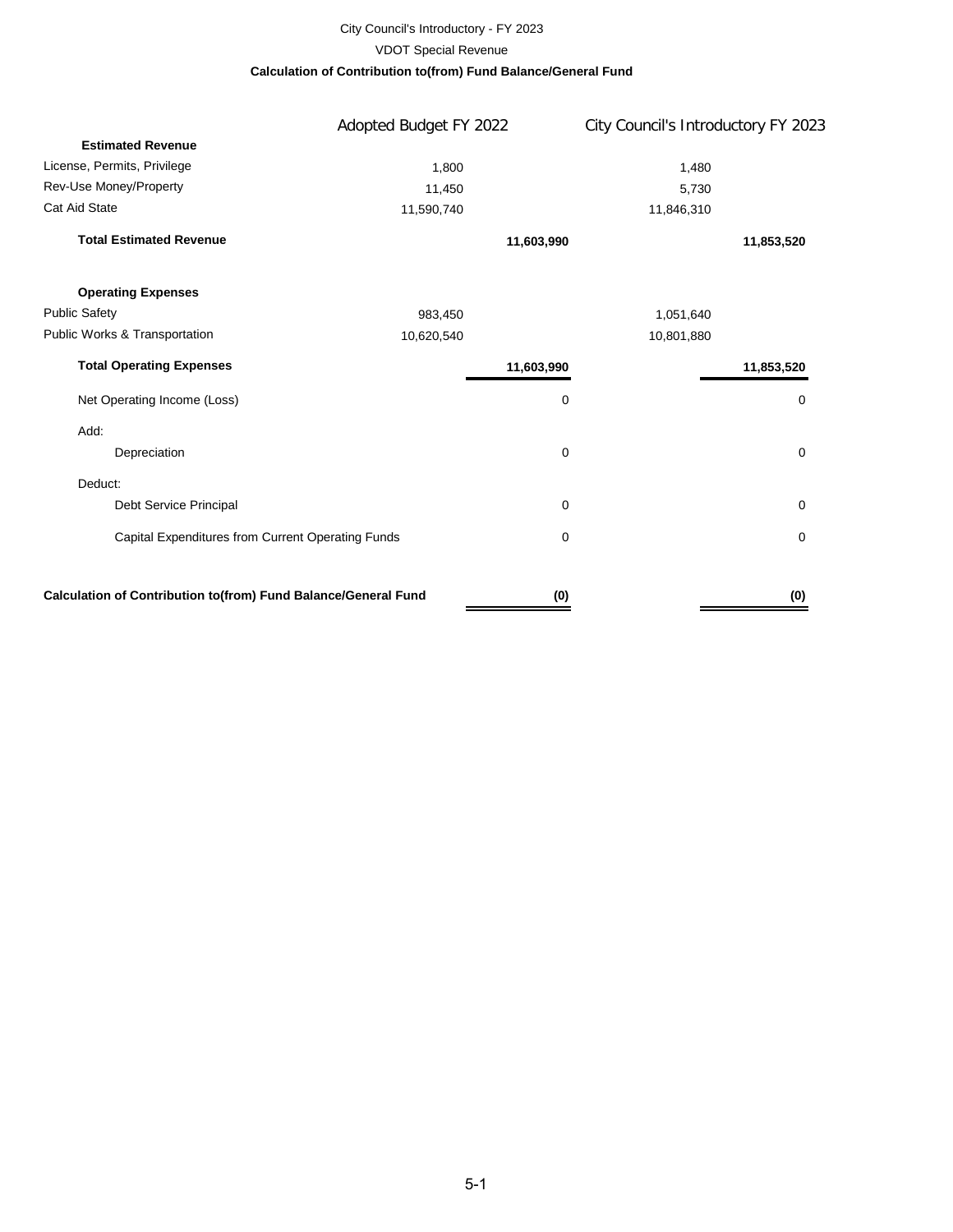The primary revenue source for the VDOT Fund is Categorical State Aid for Street & Highway Maintenance.

Other revenue sources include:

**LICENSE, PERMITS, AND FEES:** This group of revenues includes permits for excavation, curb cut permits for driveway entrances, storm water permits, and block party road closure permits.

**REVENUE FROM USE OF MONEY AND PROPERTY:** All of the City's funds are invested in secured accounts in an attempt to earn the highest possible return. Investment earnings are a function of the money marketplace and swings in the revenues reflect higher or lower interest rates.

**MISC. REVENUES:** This group of revenues are unanticipated reimbursements from special projects.

#### **Revenues**

|                    | FY 2020<br><b>Actual</b> |            | FY 2021<br>Actual |    | FY 2022<br>Adopted | FY 2023<br><b>Introductory</b> |              | Increase/<br>(Decrease) |         |
|--------------------|--------------------------|------------|-------------------|----|--------------------|--------------------------------|--------------|-------------------------|---------|
| <b>Revenues:</b>   |                          |            |                   |    |                    |                                |              |                         |         |
| License, Permits & |                          |            |                   |    |                    |                                |              |                         |         |
| Privelege          | \$                       | 1,797      | \$<br>1,611       | \$ | 1,800              | \$                             | 1,480        | \$                      | (320)   |
| Revenue-Use of     |                          |            |                   |    |                    |                                |              |                         |         |
| Money & Property   |                          | 49,743     | 17,871            |    | 11,450             |                                | 5,730        |                         | (5,720) |
| Misc Revenues      |                          | 2,686      | 3,928             |    |                    |                                |              |                         |         |
| Categorial Aid     |                          | 11,053,278 | 11,308,064        |    | 11,590,740         |                                | 11,846,310   |                         | 255,570 |
| <b>Totals</b>      |                          | 11,107,504 | \$11,331,474      | S. | 11,603,990         |                                | \$11,853,520 |                         | 249,530 |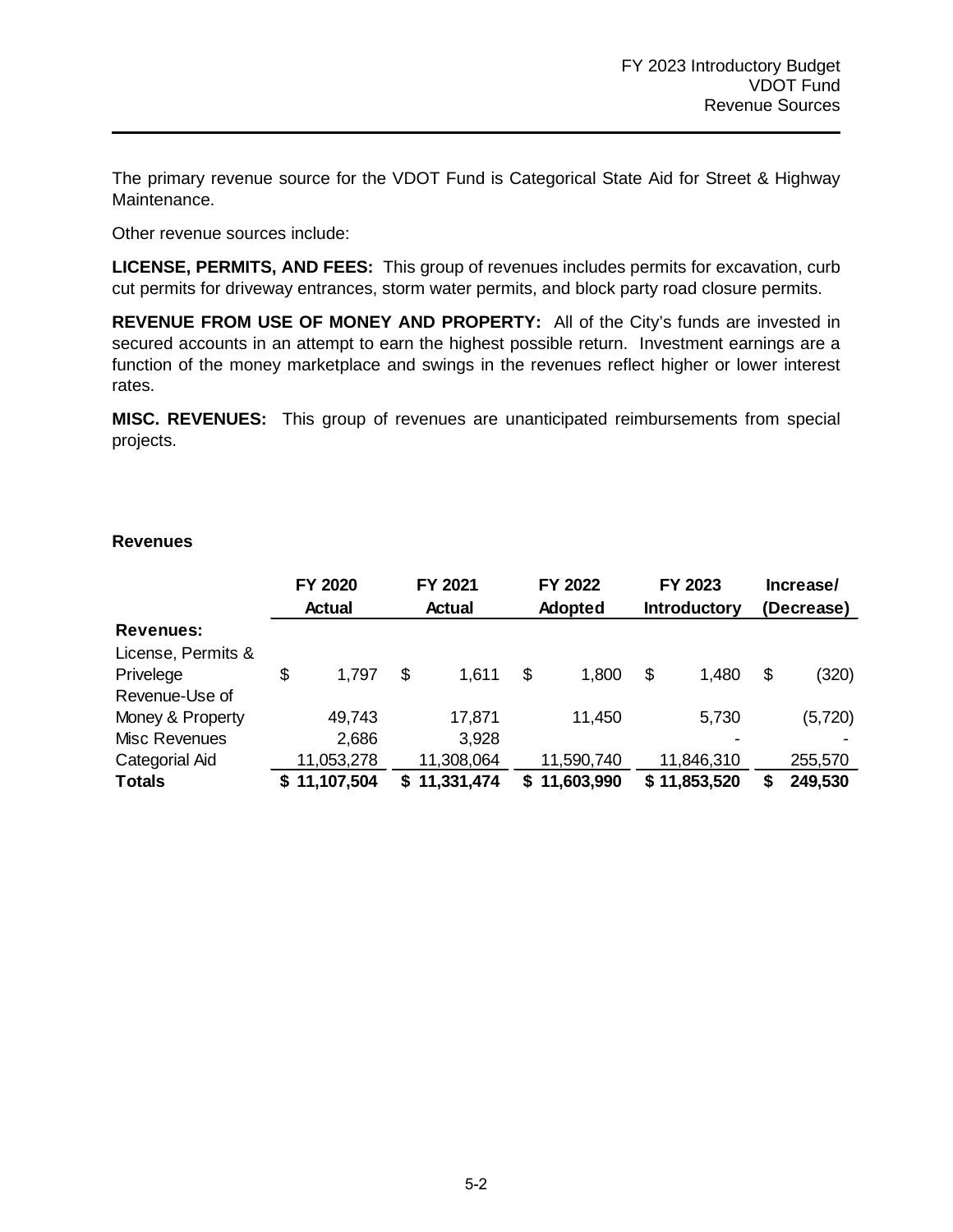### **Description**

The VDOT Fund Engineering staff provides support to contractors, developers, and other city departments consistent with codes and ordinances, VDOT regulations, erosion control measures, stormwater practices related to projects for and by the City. Surveying and design of many capital projects are done in-house. These projects include sanitary sewer, storm sewer, pedestrian access, transportation, and street right-of-way maintenance projects.

VDOT Engineering issues and manages Excavation Permits, Curb Cut Permits, Storm Drain Permits, Land Disturbance Permits, and coordinates right-of-way vacate requests. Engineering staff works closely with VDOT Local Assistance with regards to local transportation projects that are state and federally funded.

Engineering staff manages project consultants with regards to engineering studies, designs, rightof-way acquisitions, construction, and inspections. Staff prepare and submit applications to VDOT for various funding programs; Resolutions and Ordinances to City Council; and reports to various state agencies as required.

The Traffic Control section within the Engineering Division maintains all traffic control devices throughout the City including signs, traffic signals, and pavement markings.

|                            | FY 2020       |           | FY 2021<br>FY 2022 |             | FY 2023        |           | Increase/           |           |            |        |
|----------------------------|---------------|-----------|--------------------|-------------|----------------|-----------|---------------------|-----------|------------|--------|
|                            | <b>Actual</b> |           | <b>Actual</b>      |             | <b>Adopted</b> |           | <b>Introductory</b> |           | (Decrease) |        |
| <b>Expenditures:</b>       |               |           |                    |             |                |           |                     |           |            |        |
| <b>Personnel Services</b>  | \$            | 751,488   | \$.                | 691,361     | \$             | 887,480   | \$                  | 904,020   | \$         | 16,540 |
| <b>Employee Benefits</b>   |               | 96,976    |                    | 103,282     |                | 128,940   |                     | 130,810   |            | 1,870  |
| <b>Purchased Services</b>  |               | 62,933    |                    | 88,443      |                | 28,320    |                     | 28,520    |            | 200    |
| <b>Internal Service</b>    |               | 202,666   |                    | 220,621     |                | 230,860   |                     | 281,800   |            | 50,940 |
| <b>Other Operating Exp</b> |               | 126,941   |                    | 104,777     |                | 127,030   |                     | 137,110   |            | 10,080 |
| <b>Capital Outlay</b>      |               | 280,596   |                    | 119,695     |                | 202,150   |                     | 202,150   |            |        |
| <b>Totals</b>              |               | 1,521,600 |                    | \$1,328,179 | S              | 1,604,780 | S                   | 1,684,410 | \$         | 79,630 |

### **Expenditures**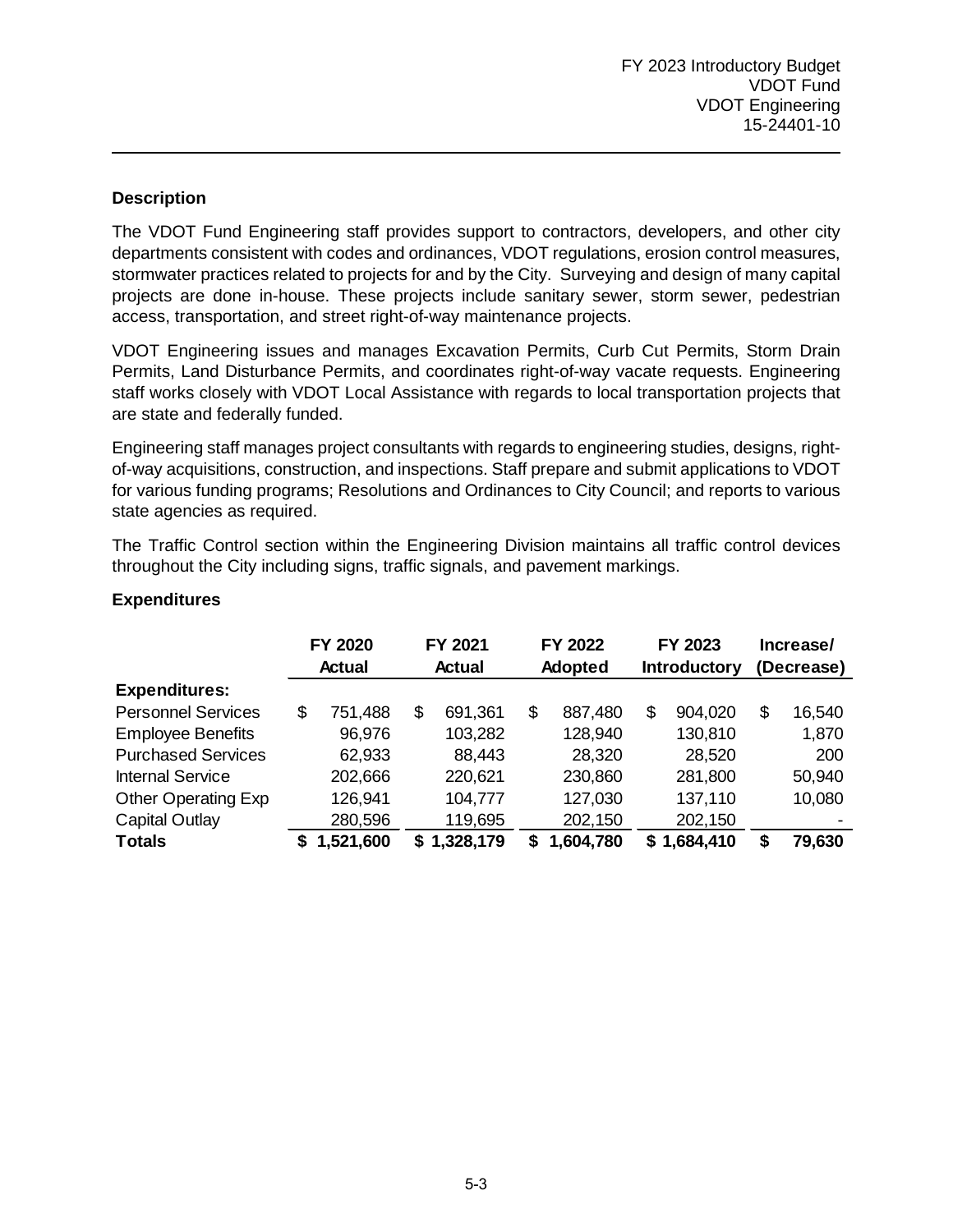## **Personnel**

Personnel in Public Works Engineering Division are allocated to the General Fund, VDOT Fund, Sewer Maintenance, and Capital Projects.

Engineering staff is funded primarily from the General Fund, Capital Improvement Projects, and VDOT State Highway Maintenance Funds. Most projects are funded by the Capital Improvements Program and/or federal and state funding provided from special grant projects.

|                                       | FY 2020     | FY 2021     | FY 2022     | FY 2023     |
|---------------------------------------|-------------|-------------|-------------|-------------|
| <b>Position Title</b>                 | <b>FTEs</b> | <b>FTEs</b> | <b>FTEs</b> | <b>FTEs</b> |
| PUBLIC SERVICE WORKER/OPERATOR        | 1.000       | 2.000       | 2.000       | 1.000       |
| <b>MOTOR EQUIPMENT OPERATOR I</b>     |             |             |             | 1.000       |
| <b>MOTOR EQUIPMENT OPERATOR II</b>    | 3.000       | 2.000       | 2.000       | 2.000       |
| <b>SIGN TECHNICIAN</b>                | 1.000       | 1.000       | 1.000       | 1.000       |
| TRAFFIC SIGNAL TECHNICIAN             | 1.000       | 1.000       | 1.000       | 1.000       |
| <b>SR TRAFFIC SIGNAL TECHNICIAN</b>   | 1.000       | 1.000       | 1.000       | 1.000       |
| <b>TRAFFIC CONTROL CREW SUPERVISR</b> | 1.000       | 1.000       | 1.000       | 1.000       |
| <b>TRAFFIC CONTROL OPS ENGINEER</b>   | 1.000       | 1.000       | 1.000       |             |
| <b>GENERAL SUPERVISOR</b>             |             |             |             | 1.000       |
| <b>CONSTRUCTION INSPECTOR</b>         | 2.000       | 2.000       | 2.000       | 2.000       |
| <b>CONSTRUCTION INSPCTNS SPRVSR</b>   |             | 0.500       | 0.750       | 0.750       |
| <b>SR ENGINEERING TECHNICIAN</b>      |             |             |             | 0.500       |
| <b>ENGINEERING TECHNICIAN</b>         |             | 0.500       | 0.500       | 1.000       |
| SR PUBLIC WORKS GIS/CAD TECH          | 0.500       | 0.500       | 0.500       | 0.500       |
| <b>SURVEY PARTY SUPERVISOR</b>        |             | 1.000       | 0.500       | 0.500       |
| PUBLIC WORKS PROJECT ENGINEER         | 2.000       | 1.500       | 1.000       |             |
| PUBLIC WORKS CHIEF ENGINEER           | 2.000       | 0.500       | 1.500       | 1.500       |
| PW PROJECT MANAGER                    | 0.500       | 0.500       |             | 0.500       |
| ASST DIR OF PUBLC WRKS/CTY ENG        | 0.500       | 0.500       | 0.500       | 0.500       |
| <b>Total</b>                          | 16.500      | 16.500      | 16.250      | 16.750      |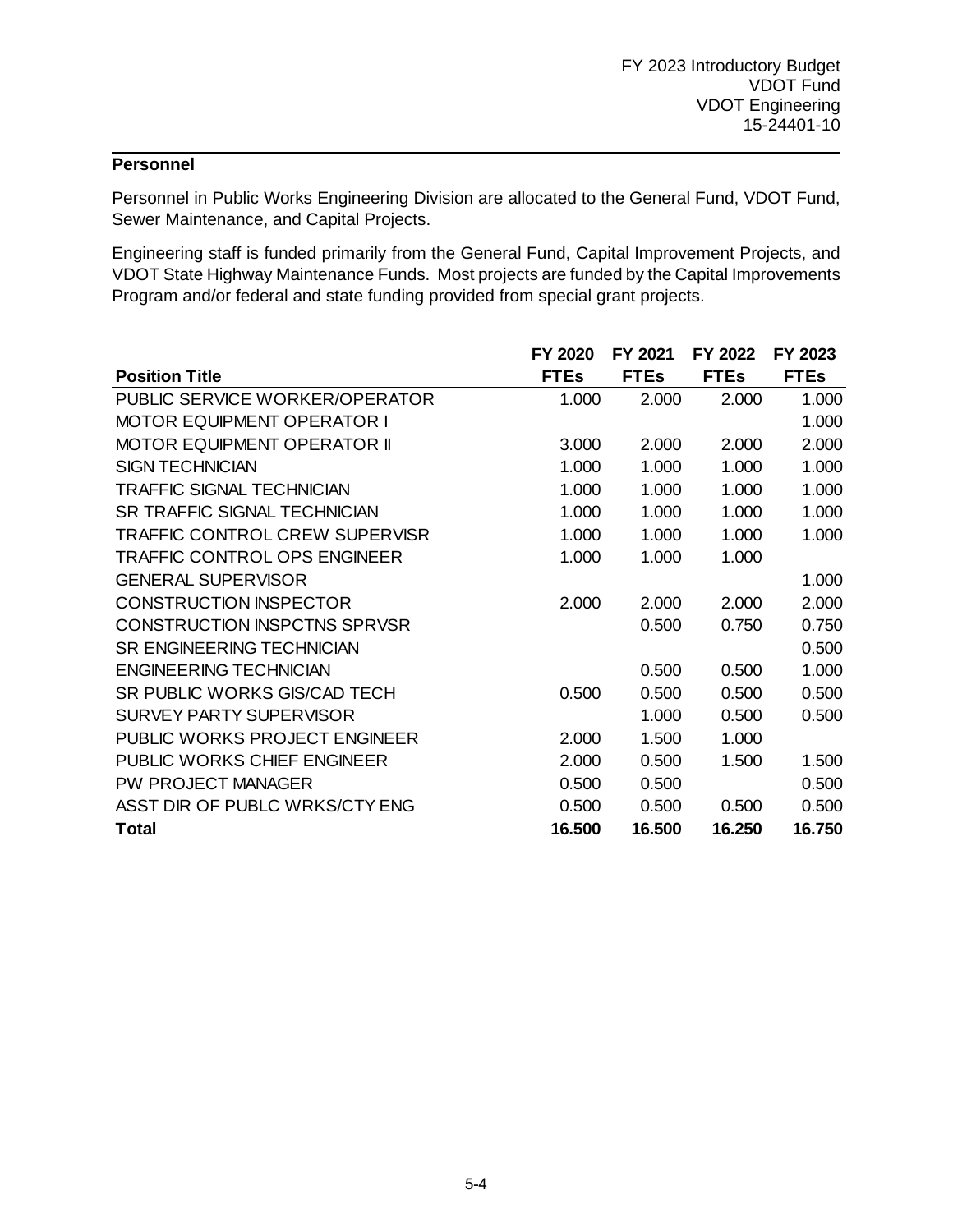### **Description**

The Street Maintenance staff provides maintenance of 732 lane miles of streets and roads throughout the City of Danville in accordance with mandates of the Virginia Department of Transportation (VDOT). Streets Division manages VDOT facilities such as sidewalks, curbs, gutters, traffic control, striping, street lighting and landscaping in the right-of-way. As a preventative measure, storm drains are cleared, inspected, and repaired as needed. Street sweeping is done 24 hours per day, five days per week. All street maintenance staff are subject to standby alert, assigned to snow removal, and any other emergency or storm related event. Typically there is at least one major bridge repair project done each year through the use of a design consultant and contractors. Annual contracts for activities such as resurfacing, guardrail, cobblestone, landscaping, and bridge washing are awarded.

#### **Expenditures**

The Streets Division receives funding from State Highway Maintenance Funds (VDOT Special Revenue Fund 15) for the maintenance of primary, collector, and residential streets.

|                            | FY 2020 |           | FY 2021 |              | FY 2022     |  | FY 2023             |    | Increase/  |  |
|----------------------------|---------|-----------|---------|--------------|-------------|--|---------------------|----|------------|--|
|                            |         | Actual    |         | Actual       | Adopted     |  | <b>Introductory</b> |    | (Decrease) |  |
| <b>Expenditures:</b>       |         |           |         |              |             |  |                     |    |            |  |
| <b>Personnel Services</b>  | \$      | 1,752,958 | \$      | 1,848,832    | \$2,000,260 |  | \$2,220,790         | \$ | 220,530    |  |
| <b>Employee Benefits</b>   |         | 233,111   |         | 287,469      | 307,590     |  | 329,940             |    | 22,350     |  |
| <b>Purchased Services</b>  |         | 3,979,970 |         | 4,456,287    | 4,035,050   |  | 3,852,620           |    | (182,430)  |  |
| <b>Internal Service</b>    |         | 2,428,020 |         | 2,516,560    | 2,940,370   |  | 2,961,160           |    | 20,790     |  |
| <b>Other Operating Exp</b> |         | 430,754   |         | 561,656      | 558,360     |  | 572,520             |    | 14,160     |  |
| <b>Capital Outlay</b>      |         | 186,798   |         | 278,500      | 87,580      |  | 87,080              |    | (500)      |  |
| <b>Debt Service</b>        |         | 96,251    |         | 96,251       | 70,000      |  | 145,000             |    | 75,000     |  |
| <b>Totals</b>              | S       | 9,107,862 |         | \$10,045,555 | \$9,999,210 |  | \$10,169,110        | S  | 169,900    |  |